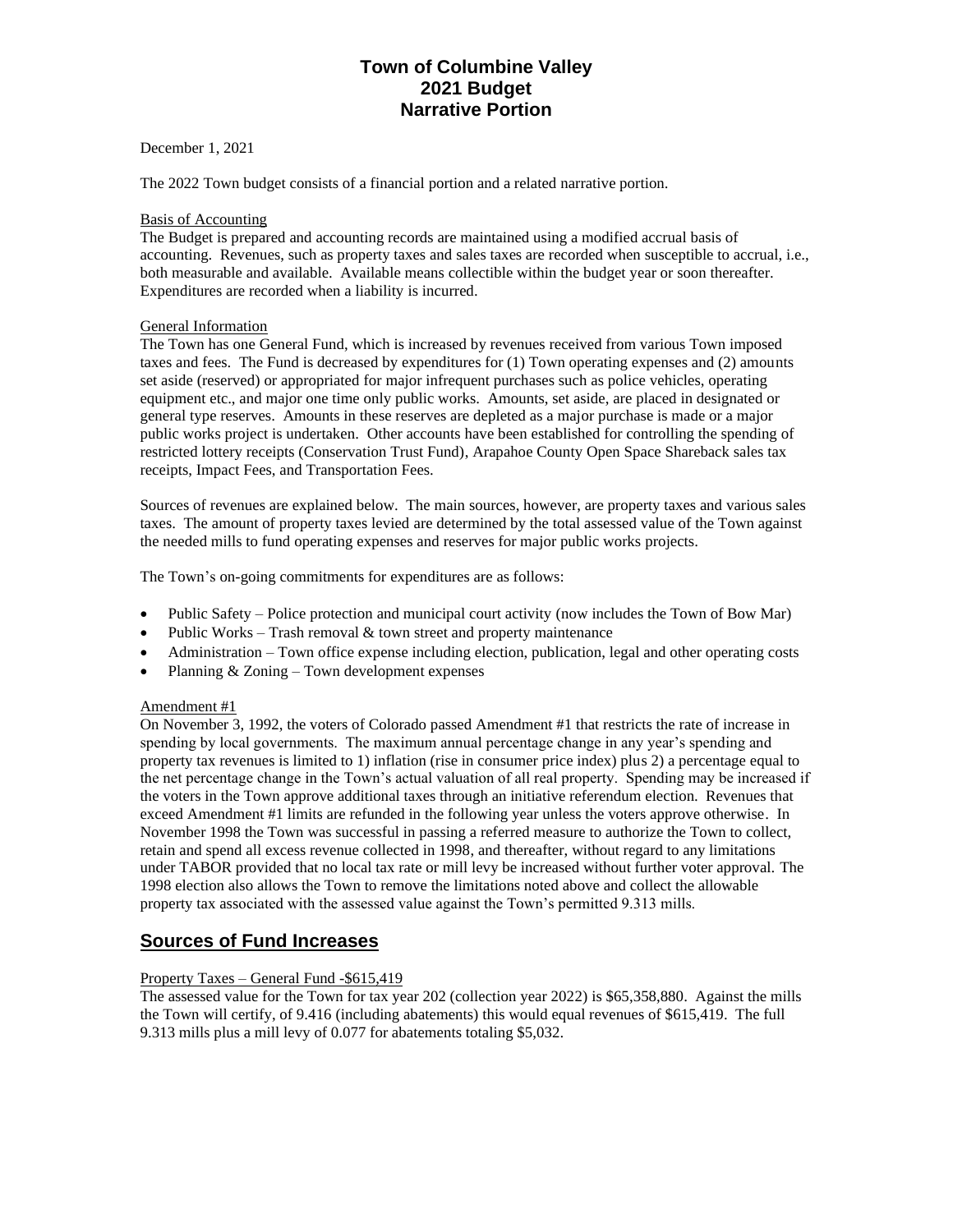# Specific Ownership Tax - \$43,084

Specific ownership taxes are collected by the County Department of Motor Vehicles for vehicles registered in the Town. The amount allocated to the Town by the County is based upon its proportionate share of all County imposed property taxes. The budget for 2022 reflects an increase from the 2021 budget.

#### Sales & Use Tax - \$1,385,000

The Town collects sales taxes on retail sales within the Town boundaries. These taxes come from sales by Columbine Country Club, its pro shop, CenturyLink, and  $A T \& T$ . The Town also collects sales tax on automobile purchases by Town residents and on materials purchased for new and remodel home construction. The 2022 Budget provides for the construction of twenty-three (23) new homes.

#### Utility Franchise Fee - \$50,000

Utility franchise fees come from two sources, Public Service Company of Colorado (Xcel Energy) and CenturyLink (formerly Qwest). The fee received from Public Service is 3% of their billings to Town residents. An annual flat fee of \$3 is received from CenturyLink for each local telephone line in the Town. These fees are expected to increase modestly over the next few years largely as a result of additional new homes in the Town.

#### Cable TV - \$36,000

The Town has granted non-exclusive ten-year cable franchises covering all of Columbine Valley to two separate cable tv providers. The agreements expire in 2026 and 2027, unless renewed or extended. Each agreement stipulates that the Town receives an annual fee equal to 5% of gross cable receipts by the cable operator. Cable revenues have increased in recent years, likely due to increased premium services and additional home construction. Our budget has increased modestly to project the impact of additional new home construction.

#### Permits Fees - \$530,000

Permit fees (including plan review fees) are based upon the projection of historical remodel permit fees of \$75,000 as well as new construction permit fees for twenty-three (23) new homes. This is a significant increase from 2020 but the home builders have provided estimated homes to be built to the Town.

### Fines - \$100,000

Tickets and fines issued by the Town police are a function of the level of police staff maintained during the year. We anticipate that 2022 revenues will likely reduce as historically the Town has been under budget on the projected revenues. These amounts include revenues generated through the issuance of tickets within the Town of Bow Mar ('Bow Mar').

### Intergovernmental Revenues

#### Bow Mar Public Safety IGA

Effective January 1, 2019, the Town has renewed its intergovernmental agreement with Bow Mar for a five-year term and continues to assume the responsibility for public safety and municipal court activities for that town. In connection with this and prior agreements and for providing these services, Bow Mar will have paid the Town \$295,168 and will pay \$300,259 in 2022. The payments for 2021 and 2022 are calculated based upon a formula using the then current consumer price index change. The agreement also provides that the Town will refund a portion of this fee in the event the Town is unable to maintain a total police force of six officers for the entire calendar year. A refund is not anticipated for 2021.

### Bow Mar Building Department IGA

Effective in January 1, 2019, the Town has renewed its intergovernmental agreement with Bow Mar for a two-year term to provide certain administrative services associated with their building department functions. The fee for these services was \$40,000 in 2017 and 2018. The fee for 2019, 2020, and 2021 was \$25,000 per year. The fee for 2022 is \$20,000.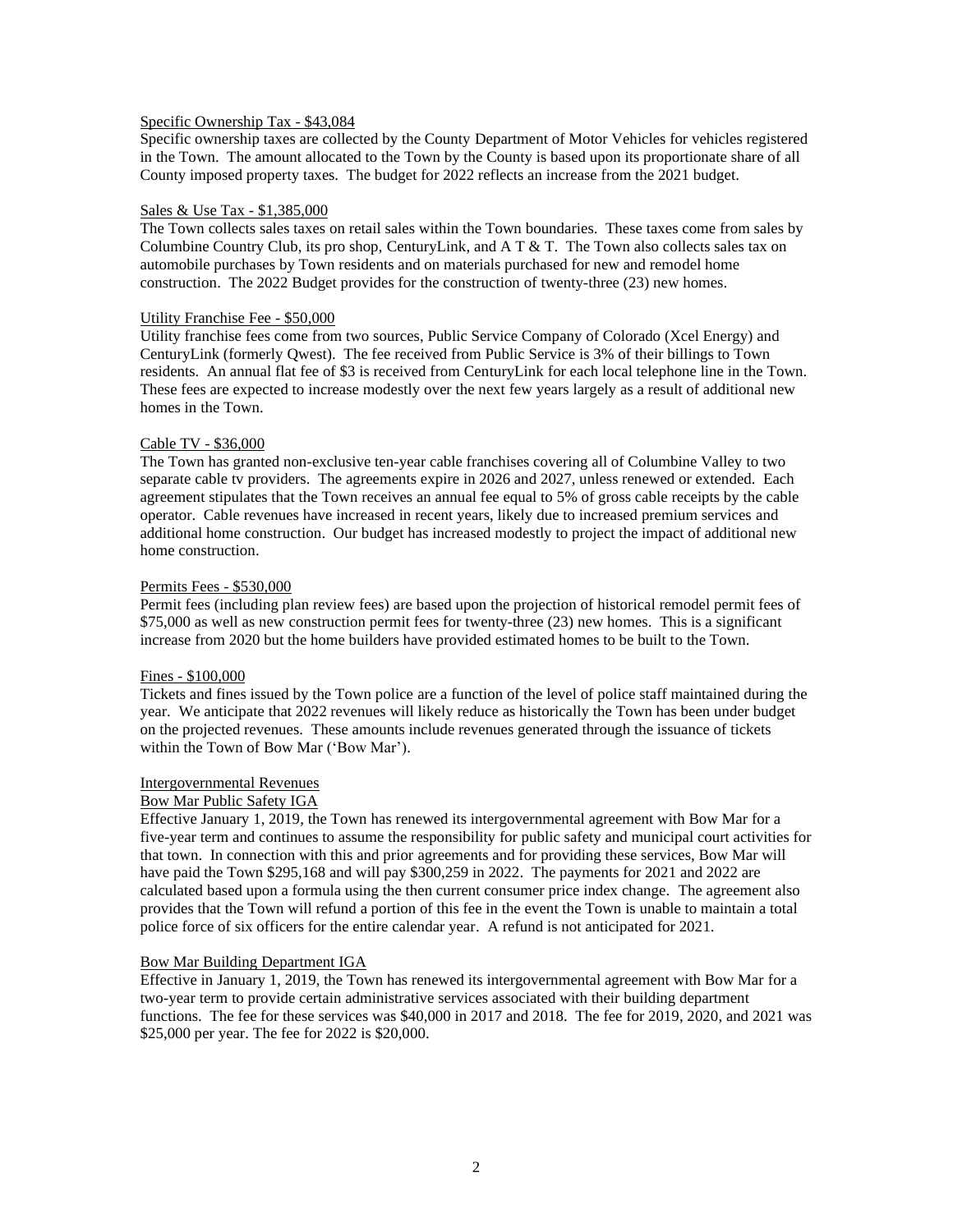## Other

Where available, intergovernmental revenues are estimated based upon information and estimates provided by the governmental agencies. Other estimates are made based upon prior year actual revenues. The Colorado Municipal League provides the estimate used for Highway User Tax (Motor Fuel Tax).

- State Highway Users Tax 2021 projection is \$49,883; 2022 budget is \$40,000
- County Highway Mill Tax 2021 projection is \$20,184; 2022 budget is \$15,000
- Cigarette Tax Apportionment 2021 projection is  $$1,674$ ; 2022 budget is  $$1,000$
- Motor Vehicle Registration Fees 2021 projection is \$6,000; 2022 budget is \$6,000

## Interest - \$1,000

The estimate for Town funds to be invested during 2022. This is significantly lower than past years as the interest rates are trending low.

# Other - \$0

Other revenues are not budgeted in 2022.

# **Sources of Fund Decreases**

## Public Safety - \$867,980

Public safety costs include both Town police expense and the expense of operating its municipal court. The Town intends to employ six full time and four part-time police officers in 2022 to accommodate its coverage area, which includes Bow Mar. Costs include salaries and benefits, uniforms, training, vehicle expense (four owned vehicles) and supplies. Municipal court costs are projected to be higher than 2021. Since 2008 the Town has been subject to an annual charge from Arapahoe County for providing dispatch and other services. These services had been provided in the past at no cost to the Town. The annual charge was \$31,949 in 2021 and is budgeted at \$33,709 in 2022. The Town is anticipating receiving a grant to cover these costs, as in past years.

### Sanitation - \$92,000

This will now show up in the Public Works section of the financials. The Town contracts with Republic Services for trash removal. A new contract was executed in 2020 is for a three year term with a 3% annual increase beginning in 2021. This overall fee has increased in recent years as a result of new home construction in the Town.

# Administration - \$953,613

Costs that are considered part of administration and their percentage to total administration costs are as follows:

|           |                                     | 2020   | 2021   | 2022   |
|-----------|-------------------------------------|--------|--------|--------|
| $\bullet$ | Town office salaries and benefits   | 43.04% | 28.55% | 33.9%  |
| $\bullet$ | Legal, accounting and audit         | 15.92% | 12.47% | 11.4%  |
| $\bullet$ | Insurance                           | 4.46%  | 3.02%  | 3.57%  |
| $\bullet$ | Building inspection fees            | 19.28% | 28.39% | 25.01% |
| $\bullet$ | Town Hall maintenance and utilities | 4.13%  | 6.60%  | 2.3%   |
| $\bullet$ | <b>Community Functions</b>          | 3.05%  | 4.70%  | 5.77%  |
|           | Other                               | 10.12% | 16.27% | 18.05% |

Office salaries include four full-time and contract part-time help as needed. Included in benefits are the cost of health insurance and a pension plan.

Legal fees are very dependent upon activities occurring within the Town. Legal fees are estimated to be historically the same as previous years. 2021 saw lower legal fees due to the pandemic shut down of court. The primary need for legal services in 2022 will be preparation for and attendance at regular meetings of the Town Trustees. The accounting and audit fees should lower from 2021 due to the outside firm having a couple years of experience and being able to find efficiencies in the work.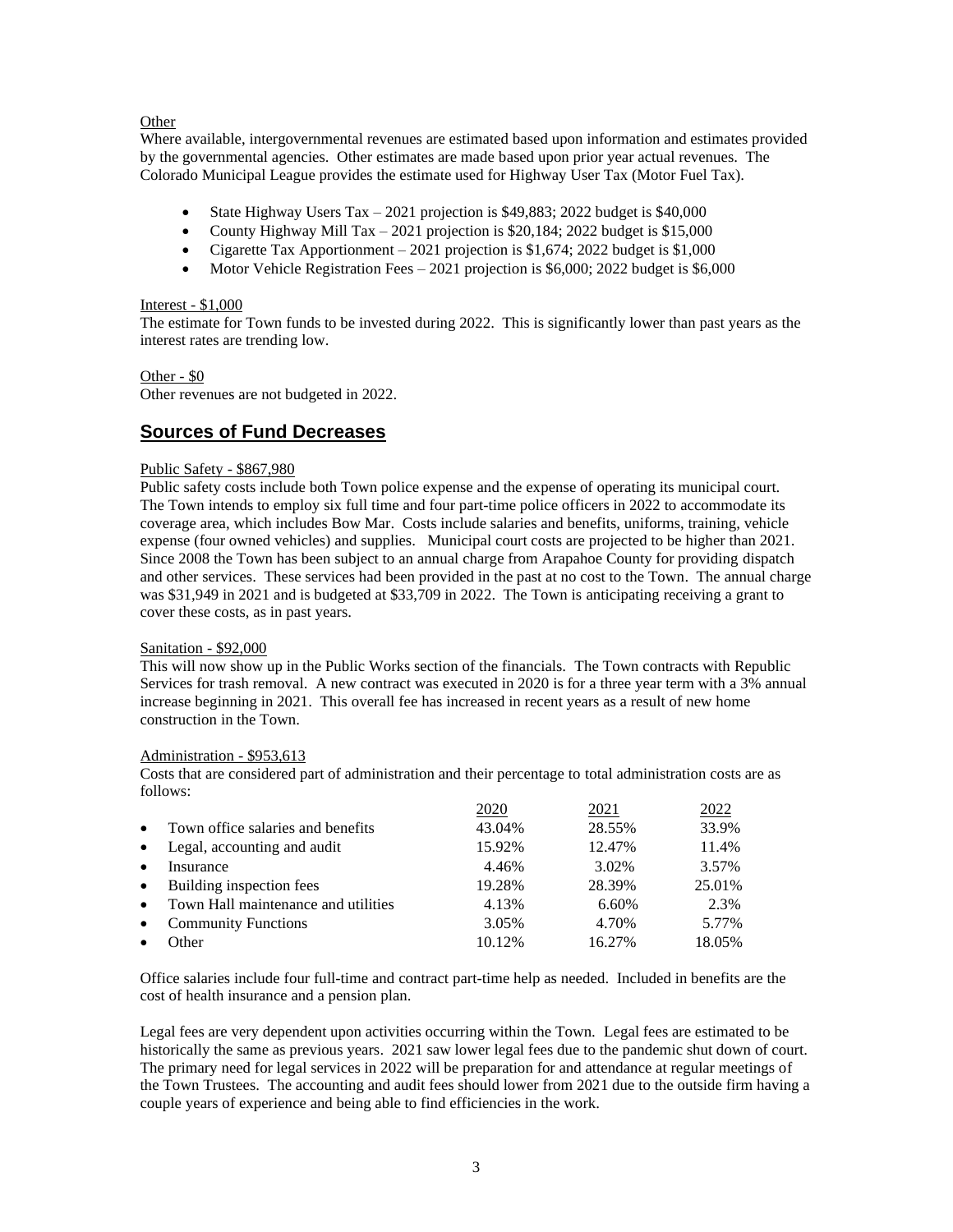Insurance costs for the building are estimated to be a little higher than 2022, but nothing significant. Health insurance costs also remained steady. Our insurance carrier is Travelers Insurance. Our Workman's Compensation insurance carrier is Pinnacol Assurance.

Building inspection fees are very dependent upon new construction within the Town. The budget for 2022 is lower than the 2021 budget, but still anticipates the construction of 23 new homes. Other factors are assumed to remain steady within the Town.

Town Hall maintenance and utilities include normal occupancy costs associated with office space including, but not limited to, water, power, lighting, janitorial services, lawn maintenance, and cleaning supplies.

Other costs include the issuance of periodic newsletters and/or flyers, a Town directory, publication of official notices, election expenses (generally in even years only), office supplies, and computer expenses.

#### Planning & Engineering - \$53,500

The costs included in this category are all associated with mapping, zoning and developing property within the Town. Incremental costs associated with requests from developers to review and approve new projects within the Town are generally recovered from the developers. A portion of these costs may be recovered if there is significant activity in planning the active developments within the Town.

## Public Works - \$361,849

Town property maintenance costs include street and gutter maintenance and repair, snow removal, street lighting, road striping, park maintenance and maintenance and repairs associated with Town equipment. The Town has also determined to continue to handle snow removal services internally, relying on our fulltime public works manager and additional part-time help, as necessary. Salaries are higher than previous years as the full salary of the public works manager is included plus part time help. Some services, such as street cleaning and sealing are contracted from the City of Littleton or other third-party vendors.

# **Additional Funds Activity –**

### Capital Fund – \$152,500

This reserve fund was established in 2018 with a transfer of \$500,000 from the General Fund Reserve balance. Funds will be transferred in 2022 to continue funding the necessary capital projects expected by the Town. Expenditures for 2022 include a new plow truck and light pole replacement. The Capital Reserve Fund will hold the majority of the funding needed to future projects the Town will need to face for improvements.

## Conservation Trust Fund – Receipts - \$ 8,700 and expenditures - \$6,000

The Conservation Trust Fund receives annual proceeds from the state lottery profits. Columbine Valley is one of more than 400 cities, towns, counties and special recreation districts to receive a portion of these funds. Distribution is based upon population. The use of these funds is restricted to park and recreation spending and is currently dedicated to maintenance of the park surrounding the Town Hall. In 2022 we will continue to maintain the park area in front of the Town Hall.

Arapahoe County Open Space Shareback Fund – Receipts - \$46,298 and expenditures - \$30,000 This fund was established in 2005 to receive a portion of the .25% sales tax enacted in Arapahoe County in 2005 to provide funding for local open space projects. These funds are generally available for the purchase and maintenance of new open space lands within our municipality. As these funds have become significant, the Town Trustees are actively identifying and pursue projects which will be appropriate for these funds. In 2022, the Town intends to use these funds on the Nevada Ditch.

Impact fees WPF – Receipts - \$292,245 and expenditures - \$-0-